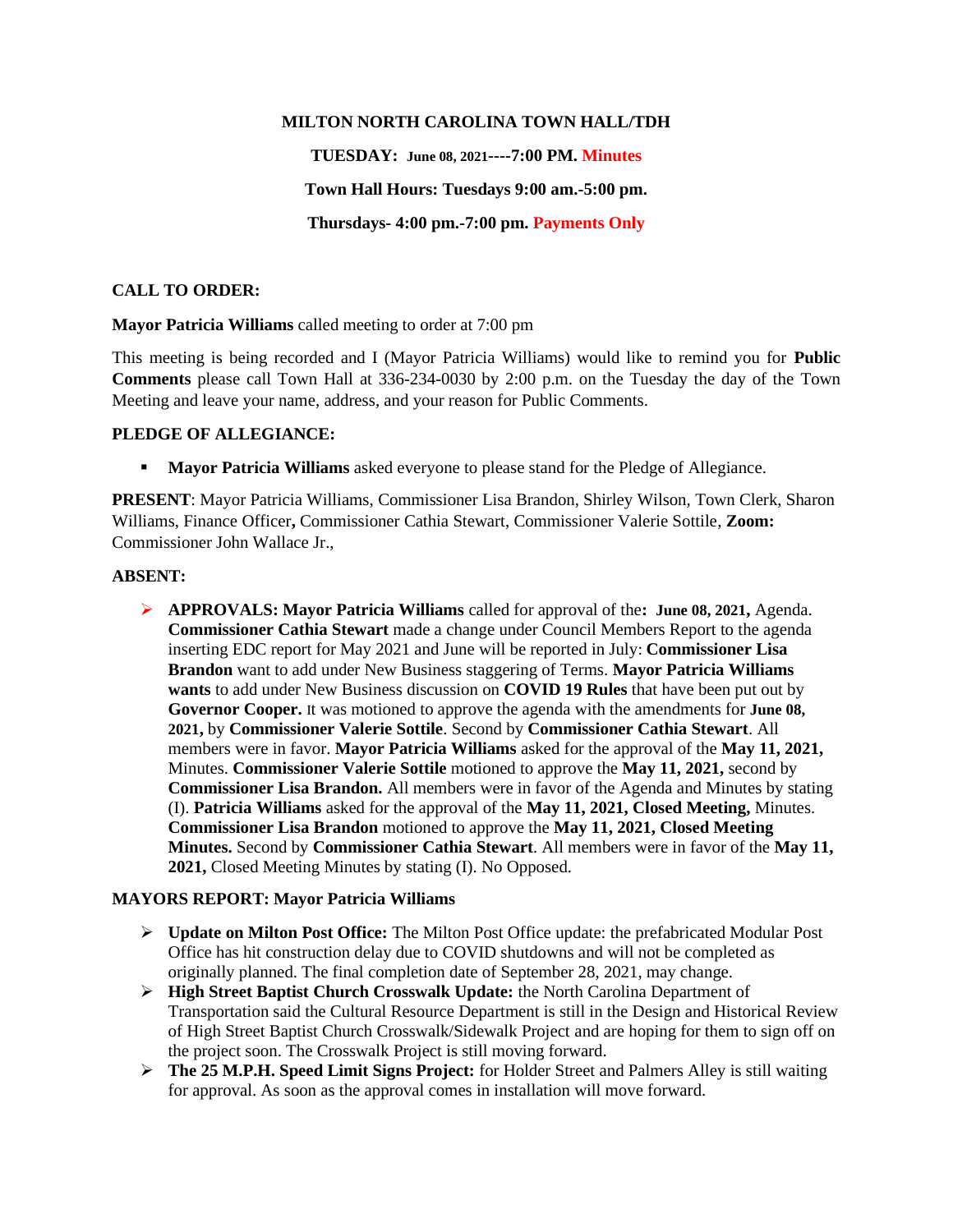- ➢ **The Schedule for Flushing Water Pipes and Fire Hydrants: Everyone should have received the schedule 2021/2022 for flushing water pipes and fire hydrants in your May Billing.** The first flushing will be June 25, 2021, starting around 10:00 a.m. If you did not receive a copy of the Water Flushing schedule, please stop by Town Hall to pick one up. Please put the schedule on your calendar. Also included in your mailing was the Wastewater Compliance Requirement.
- $\triangleright$  The American Rescue Plan Application was submitted for the Municipal Funding passed by the Federal Government. There are strict guidelines and restrictions that have to be followed with monies. The Town of Milton is waiting to hear back from the application.
- ➢ **The Public Notice of the Public Hearing:** For the discussion of the 2021-2022 Budget was put in the Caswell Messenger following the North Carolina General Statue159-12.
- ➢ **The Verizon Cell Tower:** located in the ETJ of Milton is still under review.
- ➢ **The Caswell County Website:** that will include the **Town of Milton** and the **Town of Yanceyville** is scheduled to launch in **June**. **Milton** has submitted items to be placed on the **Town of Milton's Page** and we are waiting for the announcement of the launch.

# **STAFF REPORTS: Budget Officer John Wallace and Finance Officer Sharon Williams: Discussion on the Fiscal Year 2022 Budget**

**Sharon Williams** stated that everyone received a copy last month and if you have questions we will answer. **Commissioner John Wallace and I (Sharon Williams)** have been working with **Mark Baker**  from the **State of North Carolina** on our Budget as well. **Mark Baker** wanted us to change our language from **Miscellaneous to a Fund Balance Reserve.** We will change that wording on it as for the numbers they are all the same. If anyone have any questions about anything our **General Fund Budget did increase \$4300.00 based on Revenue we expected to get in and our Water Fund Budget went down \$200.00 from this current year. Does anyone have questions? Mayor Patricia asked for any questions concerning the FY22 Budget. There were no public questions or questions by the Town Commissioners concerning the FY22 Budget. Mayor Patricia Williams stated everyone here agrees with the Budget as it stands. There are no questions. Sharon Williams stated she has a copy of the Budget Ordinance that the Council needs to sign. Passed around and Commissioner John Wallace has already signed it. Mayor Patricia Williams: Asked for a Motion to pass the Budget for 2022 as it stands. Commissioner Lisa Brandon made a motion to pass the Budget as it stands and Commissioner Valerie Sottile second the motion.** 

**Sharon Williams: Monthly Report** starting with the **General Fund:** May target is 92% and our **Revenue through May 2021 is 98%; Expenditures are at 80% our Revenue is well above our Expenditures through the month of May 2021.We should have normal recurring Invoices for June 2021. I moved the Funds back from the General Fund Checking Account to the Reserve Account for the purchase of Fire Hydrants. Any Questions?**

**Water/Sewer Fund:** our Revenue at the end of **May** is at 99% and Target is at **92%**. **Expenditures** at the end of **May** is at **89%**. Any Questions? We paid our USDA Loan in May 2021 (16,000.00). It should be normal expenses and looking to see if there is any repairs or maintenance items for the Water Sewer System. Any Questions? Commissioner Valerie Sottile asked about the May pipes and leaks, how many there were? Sharon stated \$1600.00 pipes repaired across the street at the bank.

**Bank Reconciliations: General Fund Bank Account:** Updated through May 2021 --\$15529.00.00. As of last Tuesday, we had \$14,039.00. **Water Sewer Fund** we have\$33,933.00 as of last Tuesday, \$15,075.00. You can see where I transferred the monies **(\$20,000.00) from the General Funds back into the Capital Management Trust.** Our North Carolina Capital Management Trust is back to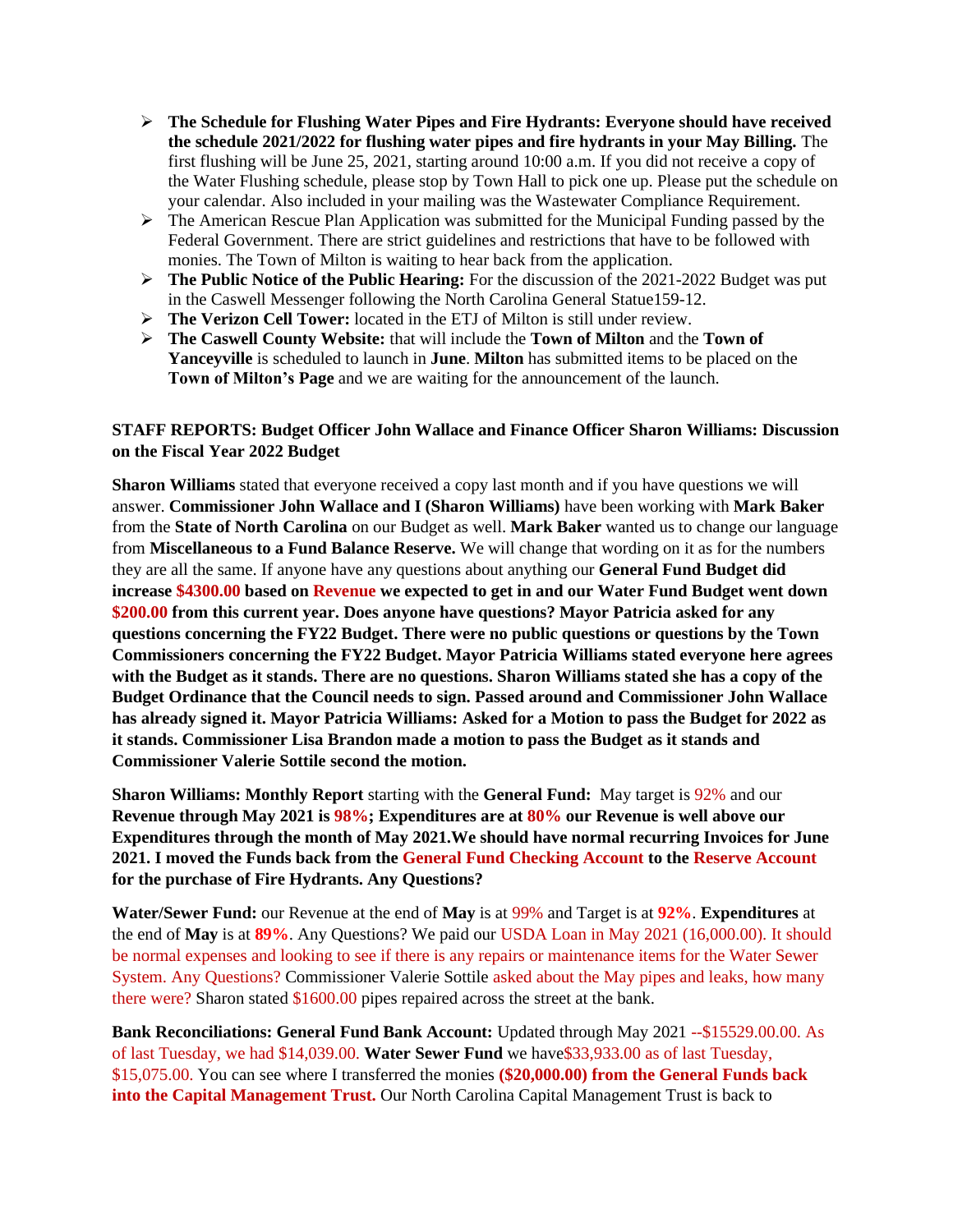**\$100,010.00. You have a copy of each Bank Statement to verify this information. Commissioner John Wallace asked if there was enough money in General Fund to transfer more money into the Capital Management Account. Sharon Williams stated if the Council approves a transfer could be made to the Saving in the amount of \$5,000.00 at the end of June 2021. Discussion on will we be able to transfer funds out if needed. (Yes) Commissioner Valerie Sottile** made a motion that \$5000.00 be transferred out of the General Fund into the Reserved Saving Account. **Commissioner Lisa Brandon** second the motion.

**Sharon Williams stated that Mike Behler found someone else to check the Control Panel Computer at the Water Plant, but it will cost more. The Council had previously approved \$600.00 the new company is charging \$1,259.65. It is close to \$10,000.00 to purchase a new one. It is something that is needed with Council's approval to up the funds to have this company come look at it. Mayor Patricia Williams explained further the cost and discussed the companies plan of action, with one engineer on site for 8 hrs. to trouble shoot and make a diagnostic repair if possible, during the oneday visit. Quote is not guaranteed for any specific item. Mayor Patricia Williams read the dos and don'ts of the company. (A copy will be on file) This company Customs Controls Unlimited out of Raleigh was recommended to Mike Behler. Mayor Patricia Williams asked for a motion to proceed with this trouble shooting and repair if they can. This system has been in since 2006. It was motioned to move forward with this project by Commissioner Valerie Sottile and second by Commissioner John Wallace.**

- **LET BUSINESS: Mayor Patricia Williams:** Charging customers for noncompliant repeated replaced Pumps. This situation has been discussed previously and last month. (Two Residents) repeatedly replaced pumps due to grease basically. Pictures were taken, and out of compliance letters were mailed. **Mayor Patricia Williams: reviewed the actual dates and times of replacements, and the life expectancy.** Charging a fee or a percentage of the cost or full cost of the pump. (Discussion) **Mayor Patricia Williams asked for a motion to approve the following changes.**
- On June 8, 2021, the Milton Town Board voted to hold water customers out of compliance of their wastewater system responsible for full cost of replacing the pump including labor.
- The first offense of noncompliance will result in a warning letter describing and showing the issues of noncompliance.
- $\pm$  The second offense of noncompliance will result in the full cost of replacing pump plus labor, (of approximately \$1000.00 per pump plus the labor) charged to the water customer. Please review "Care for Your Water System" notification mailed out in the April 20, 2021, water billing.

#### **Commissioner John Wallace: Update on Privatizing the Milton Water/Sewer System**

**Commissioner John Wallace** stated last month our number one prospect was Aqua North Carolina and unfortunately, they wrote us and said they were not interested. Said we had a limited number of customers, high debt, and they did not like our rate schedule either. (Explained) They made two recommendations: one in Danville-Infra Mark. Enviro Link out of Raleigh N.C. is interested in talking with us to give us a proposal. I emailed Commissioner Lisa Brandon the information for the one in Danville Virginia.

## **Commissioner Valerie Sottile: Compliance and Accountability for Town Ordinances**

Per last month's meeting the Town of Milton is qualified and legally able to enforce what we want as Fines for not following the Town's Ordinances as per the North Carolina General Statue: Article 15 violation should be a Misdemeanor or Infraction Statue 14-4. § 160A-175. Enforcement of ordinances.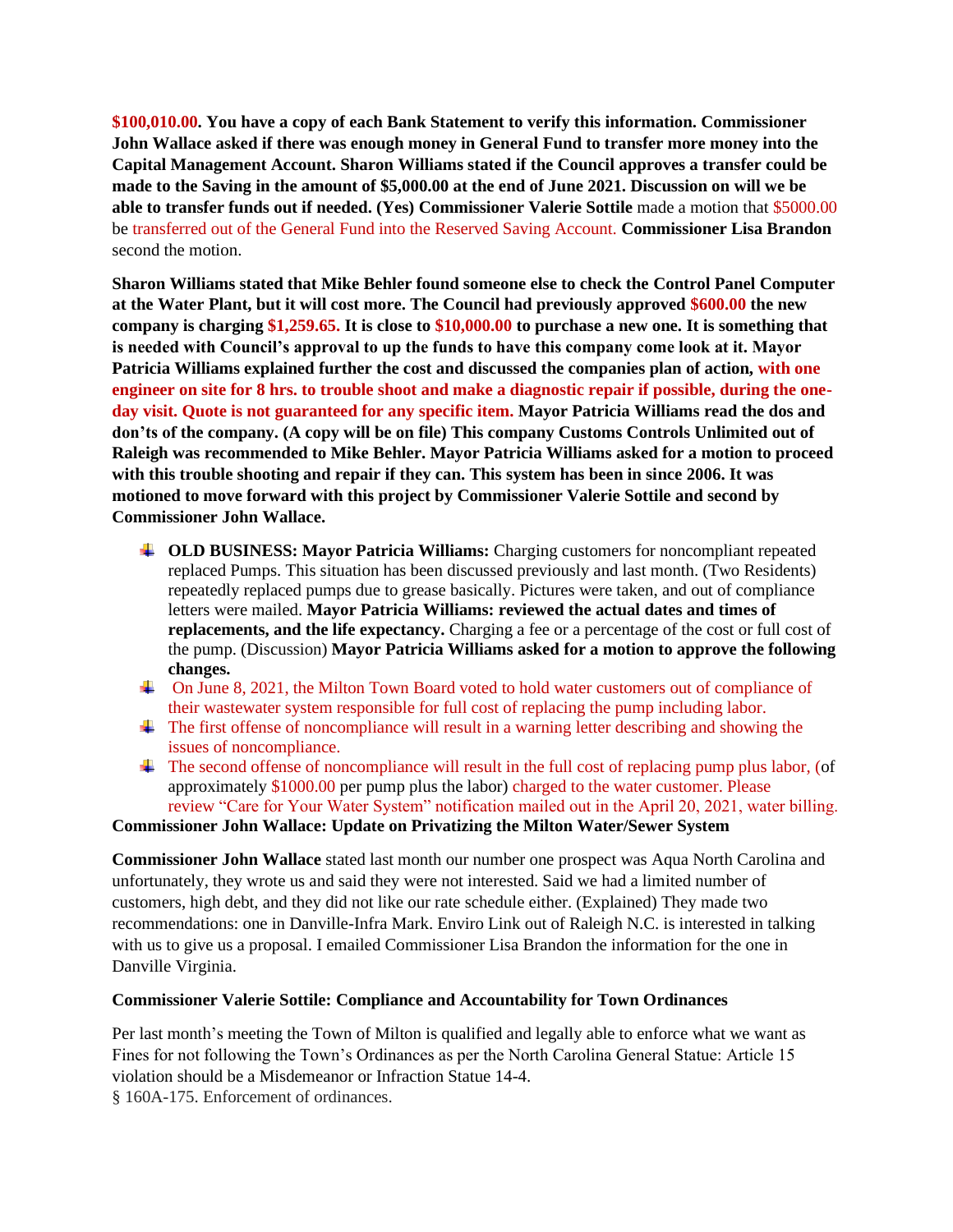(a) A city shall have power to impose fines and penalties for violation of its ordinances and may secure injunctions and abatement orders to further ensure compliance with its ordinances as provided by this section.

(b) Unless the Council shall otherwise provide, violation of a city ordinance is a misdemeanor or infraction as provided by G.S. 14-4. An ordinance may provide by express statement that the maximum fine, term of imprisonment, or infraction penalty to be imposed for a violation is some amount of money or number of days less than the maximum imposed by G.S. 14-4.

I did call Thomas Bernard and talked to him about one of the forms that was sent out in an earlier administration for the Town of Milton listing the violations that were sent out in a letter to individual residents as to what the violation was and it could have been a **Yard/Porch maintenance, General Property maintenance, Dog Nuisance,** however we do now have our own **Dog Leach Law, Noise Ordinance and others**. Valerie read the information on the bottom of the form. **Discussed will all Ordinance carry the same fines. Mayor Patricia Williams** stated each individual Ordinance should be reviewed if the Planning Board feel that different Ordinances will have severe or less severe fines. Attached 160A-175.

**Commissioner Valerie Sottile: Greenspace in Milton:** The Commissioners were given a wonderful proposal by Roxanne Palmer for moving forward on the Greenspace in Milton recommending that we do have trail walking greenspace in Milton. I (Valerie Sottile) asked Roxanne to be here tonight to answer questions. Is your Town Council or Mayor committed to this? I (Roxanne Palmer) have nothing stating that they are. I (Roxanne Palmer) asked Mayor Patricia if there could be a vote tonight but there was additional questions and concerns. Someone will donate \$250.00 towards the trail if the Town would match it. People are expecting support from the Town because it is an asset. We get taxes and get very little for the taxes. Liability for Property Owners or the Town. I (Roxanne Palmer) do not think it would be a liability to the town or property owners. As far as cost I do not know. How long or how wide is the trail? I (Roxanne Palmer) have no idea. I have been told that DOT may work with us on that. It does require excavation and an engineer. Trash Bins and Benches will be put along the trail. Again, I do not know who will pay for those. I want to work with Preservation and Beautification. What time does the Greenspace Committee meet so the public can attend? We are not a committee yet. Six or eight people thought this would be a good idea and I am just the spokesperson ((Roxanne Palmer). I do not want to formulate an official committee if we do not have the Town's commitment to the project. Liability was brought up and Patricia said she would contact an attorney. I am open for questions but do not want to move forward if it is a waste of time. Any questions? Commissioner John Wallace commented by saying he talked to Bray about the insurance about our liability if we open the trails, we would be covered by a liability clause, the Town is liable for the things that happen on the sidewalks and if an incident happens on the abandon streets the Town will be liable but covered under the existing policy a second policy won't be necessary. Commissioner Valerie Sottile stated that part of what Roxanne and others interested in the trails need to know if the Town is interested enough in the **Greenspace Walking Trail**. If so, do they have the Town's backing of the **Greenspace Walking Trail,** so they can move forward with finding out all the answers to the questions asked. If the State comes here as a State Historic Site with Thomas Day, this may be something that they would love to already have here and maybe they would be interested in helping to maintain the trails. This would be something the people could use that come to visit the State Historic Site. It would be an Economic Development for Milton. **Mayor Patricia Williams** stated I do believe that no one is opposed to the **Greenspace Walking Trail. Mayor Patricia Williams** asked **Commissioner Cathia Stewart** and she stated I am not opposed to the **Greenspace**. **Mayor Patricia Williams** further stated that **Commissioner John Wallace, Commissioner Valerie Sottile and Commissioner Lisa Brandon** stated their concerns and were not opposed to the **Greenspace Walking**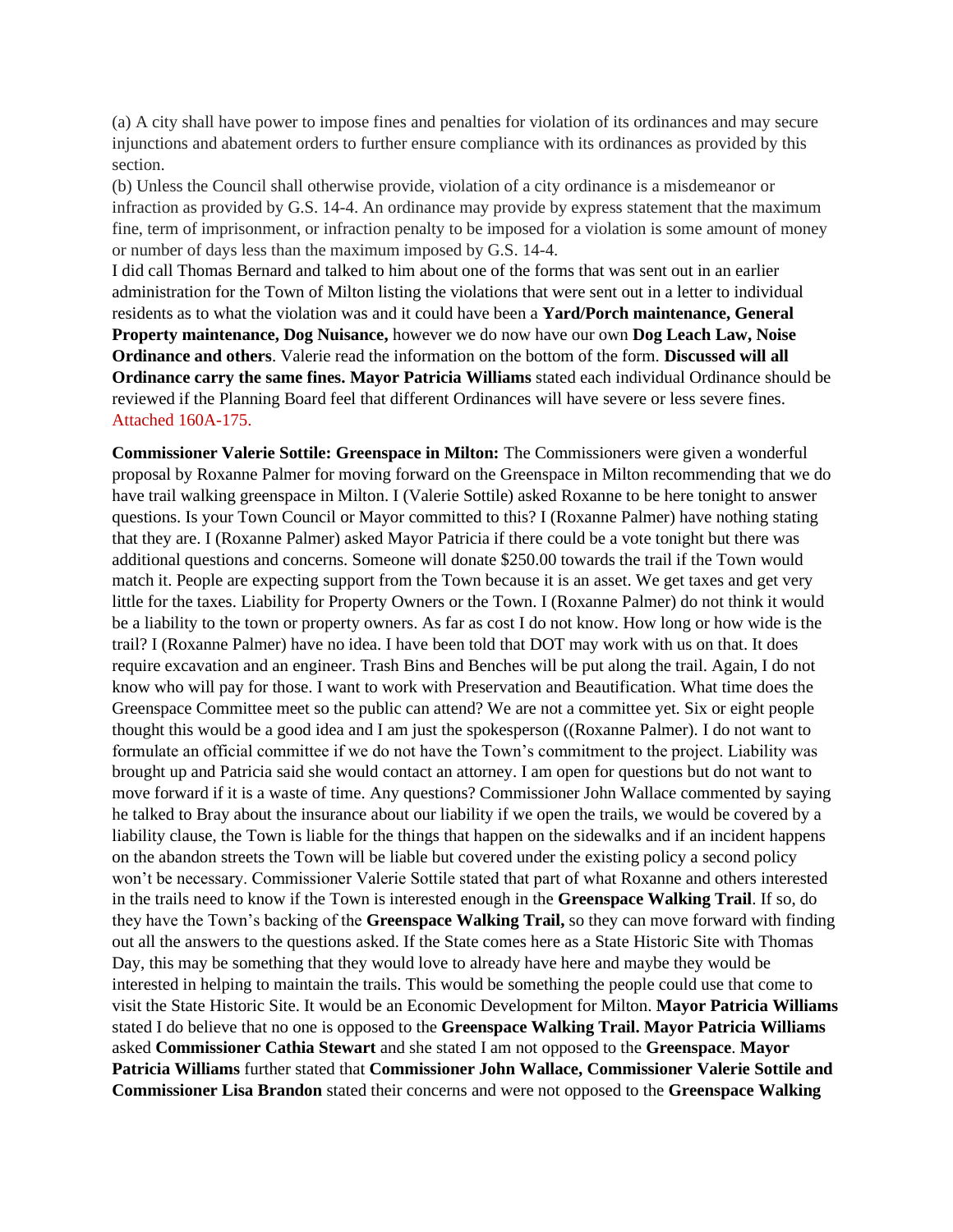**Trail.** There is not anyone opposed from the Town about the trail. I think it would be a real asset to the Town to have this in place for the visitors to be able to go through. Roxanne presented last month in her presentation, showing having signs where the existing buildings use to be and what the town looked like back in the 1800s. It is a real Historical asset along with our already Historical Town. The only thing about voting on something I do not want to put Milton at risk of being always having to pay for something because this Town Board said OKAY Milton will support this without knowing any cost that we are supporting. We all are in support that the trail is a fabulous idea. To jeopardize our Town by saying we are going to vote, and you have unlimited revenue to do whatever you want to do is unrealistic for the Town. We cannot put our town in jeopardy. Like now Milton is faced with an ongoing loan of \$450,000.00. that must be paid back in forty years. (Explained) This Town Board cannot add additional expense to the Town in the future. I (Mayor Patricia Williams) did contact a lawyer about it and just as Commissioner John Wallace had found out about it the Town is liable for the trail and the ADA. We do have to make it ADA Accessible. We cannot have a sign saying Non-ADA Accessible. This is illegal on Town property. We do have to make this ADA Compliant. One of the questions the lawyer brought up was what kind of surface is going to be there, where are you going to place a handicap parking place, in conjunction to the trail (Discussion with lawyer) The Town will have to know up front the cost before we vote. Explained to Roxanne and the members. Phase I of what you presented with no cost to the Town. The Town is in support of the trail project moving forward with Phrase I. Think about and discuss with the public about donating money to this project. (Discussion) Everybody needs to be aware of the donation. We can get a motion and approve for the Town Board being in full support of the Greenspace Phase I with No cost to the Town. It was motioned by Commissioner Lisa Brandon and second by Commissioner Valerie Sottile that the Town is in support of the Greenspace Trail with no cost to the Town.

**NEW BUSINESS: Mayor Patricia Williams** stated that there was another claim that was made against the Town from someone that fell down some steps. I submitted that to all of you in your packets and I wanted you to look at Business Row and see if you had any ideas on how we can make Business Row safer for our visitors, our residents. What I had experienced seeing, was someone walking on the Business Row sidewalk getting ready to cross over, stepping off not at the steps, but off the high part of the sidewalk. I thought to myself this is unsafe. I want everyone to look at Business Row and come up with suggestions that will make it safer. (Discussed) Make sure we are Historically correct. Suggestions: Rout Iron fence, or a flowerpot planter wide and tall enough like a trough to keep people from crossing. **Explained** (**Mayor Patricia Williams)** We need to act on something. Steps that are unlevel, uneven, some are huge, some are small and needs to be blocked off. The Town is held responsible for any incidents. Should we confer with Preservations? Mayor Patricia asked for a motion to place handrails in front of the Town Hall for safety purposes because the ramp has been put on hold. It was motioned by Commissioner John Wallace and second by Commissioner Cathia Stewart that handrails will be placed by the steps in front of Town Hall. Commissioner Lisa Brandon will talk to the Business Owners to come up with more suggestions to make Business Row safer.

## **STAGGERING OF ELECTED OFFICIAL'S TERMS: Commissioner Lisa Brandon**

We had talked about it before COVID getting the new people that come into the community to come in and try their hand at being on the Town Board. They may have better ideas. **Mayor Patricia Williams**  stated she had asked that question to a lawyer and he will get back with me on it. It must go in front of the General Assembly because it is by Charter. Charter that was established back in 1796 when the Town was Incorporated that would have to be changed. It was changed because it was a two-year term and they made it a four-year term in 1963. Explained it could be a whole new turnover of new people that are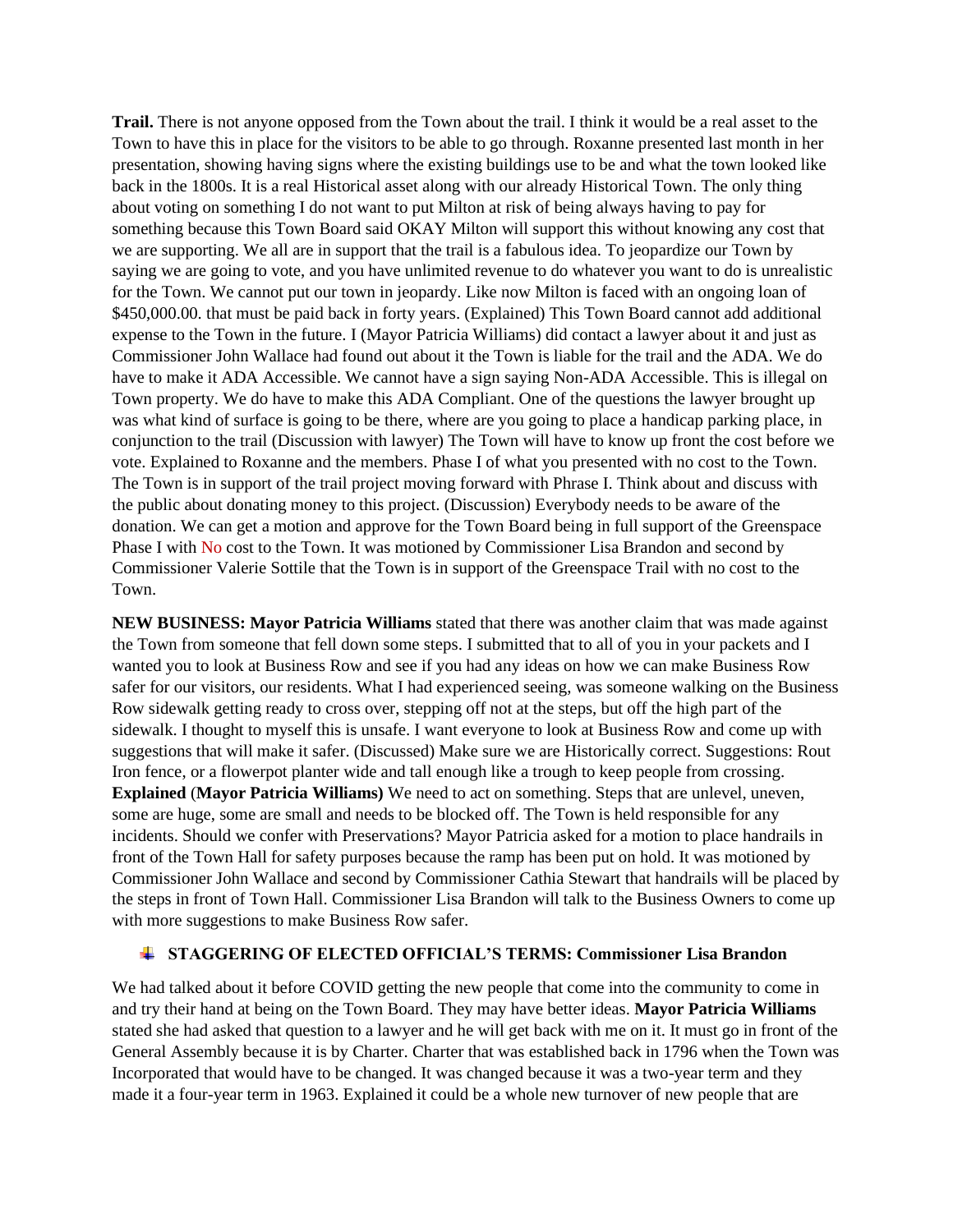unaware as to how the Town runs. Commissioner Cathia Stewart will be asking Mayor Foster because they just did it. Ask about the cost for every two years versus every four years. The last cost was \$3000.00. Because of the importance of the Town, we need to have staggered elected Officials. When all the Officials decide to go out at the same time there is no continuity to that. **Mayor Patricia Williams**  will look into the cost because cost is another factor.

**Mayor Patricia Williams: COVID 19 Rules** (Explained) Governor Cooper has now lifted he mask wearing. I wanted to bring that up to the Commissioners because you can leave as is or change it. Governor Cooper has been following the CDC Guidelines. **Mayor Patricia Williams:** Read the rules. Copy will be attached to Minutes. Discussion: **Mayor Patricia Williams: Asked each Commissioner if they wanted to continue with what we have in place here at the Town Hall: Commissioner John Wallace** said he wanted to continue with what we have in place, **Commissioner Cathia Stewart** said to continue with what we have in place, **Commissioner Lisa Brandon** your preference, **Commissioner Valerie Sottile** like with Town's people being a part of the Town Meeting. **Shirley Wilson**, Town Clerk feels everyone should wear their mask. Sharon Williams states she feels more protected when she wears her mask and has been vaccinated and want everyone around her to wear a mask. **Mayor Patricia Williams** asked for a motion to keep the signage as is: 10 people in Town meetings, wear Mask, Social Distance, and if we feel more comfortable, we can revisit the signage. The majority wants to keep signage as is. It was motioned by Commissioner Cathia Stewart and second by Commissioner John Wallace. Everyone was in favor.

# **COUNCIL MEMBERS REPORTS: Commissioner Cathia Stewart** read report from **Pamela Senegal PCC for May 11, 2021. Report attached to Minutes.**

**PUBLIC COMMENTS: Gwen McGuire: Verizon Cell Tower ---** I live next to the property where they want to put the tower on. It has not been enough research on the 5D tower for the people to know what it does to the people that live right there on top of it. It may be good for the Town but not the people living next to it. Mr. Barker helped us get the **ETJ** and he is opposed to the tower also. I hope that our thoughts and feelings will be considered. **Gwen McGuire** asked if there will be a Public Hearing. **Mayor Patricia Williams** stated she had brought up the Public Hearing issue with a lawyer and is waiting for his response. **Gwen McGuire** asked is the mask just for Town Council Meeting and not Town wide? **(Town Council Meeting) Gwen McGuire, I agree with Lisa Brandon and Valerie about the mask, I think it should be personal choice not a forced choice. Samantha McGraw:** 

- $\ddot{\phantom{1}}$  I did not get on until after the meeting had started about 20 minutes.
- $\ddot{\bullet}$  Trouble shooting about the screen the company. Steve offered to check the control panel and help with the website.
- $\overline{\text{H}}$  Refurbishing the pumps Mike Behler can talk about that.
- $\overline{\text{4}}$  Are you going to turn the water off they do not pay for the pump? Patricia explained not in compliance.
- Ordinances states fines for different things the Planning Board will look into the different Ordinances.
- $\ddot{\phantom{a}}$  The trail we talked about that and will be through tax dollars. Information will be put in the Water bill going out.

**Town Commissioners** make motions and votes on multiple things to keep the Town running. We do not have to ask the public to keep the town running, the Town Commissioners are here to do that. The Public